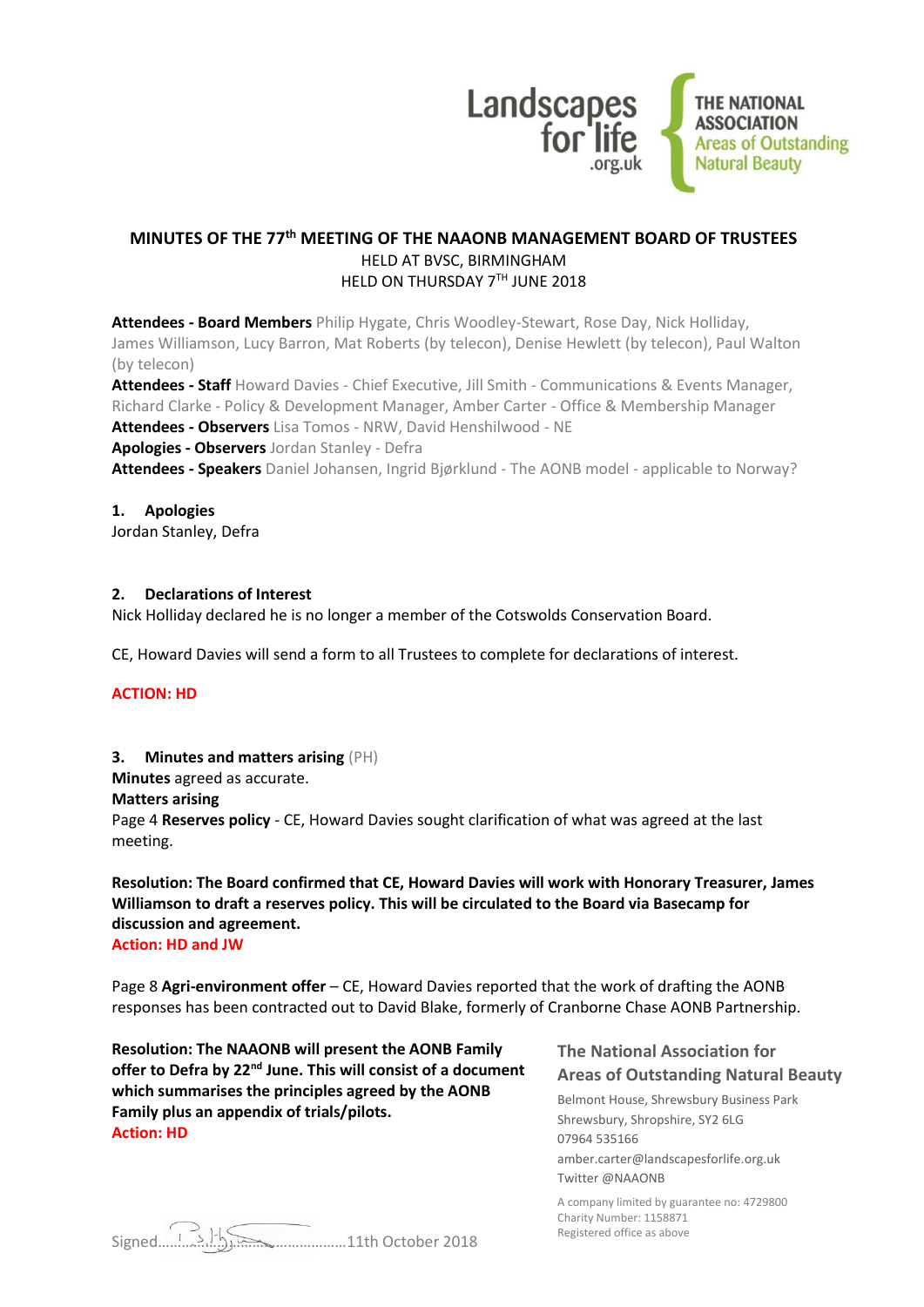# **4. Review of Designated Landscapes in England** (HD)

An announcement of the launch of the Review was made in the Sunday Telegraph on May Bank Holiday Sunday. The announcement included the confirmation that Julian Glover will chair the Review. The Board papers show the scope of the review. Chairman, Philip Hygate, has written to Julian Glover inviting him to contribute to Landscapes for Life Conference 2018.

# **Resolution: The Board had a detailed discussion and agreed to use their scheduled meeting on Thursday 26th June at Clayton Hotel, Birmingham to consider a response to share with the membership at L4L2018 and subsequently feed into the Review.**

## **5. Landscapes for Life Conference 2018 briefing** (CWS)

Board accepted report.

## **6. NAAONB Business Review update** - verbal (HD)

Taken in camera. Staff were requested to leave.

Outline of discussion – CE, Howard Davies, updated trustees on the current situation with regards employment of staff and the challenges associated with moving staff to new job descriptions. He outlined the constraints this placed on delivery at a time of great opportunity. Trustees suggested the use of £6,000 of funds set aside for contingency to be used to support the development of advocacy work and effectively maximise the impact of the NAAONB over the coming year. Additionally, the CE highlighted the clear need to focus action on the opportunities afforded by the Glover Review of Designated Landscapes in England and the ambition set out in the 25YEP. This would have an impact on current plan delivery and some actions in the business plan would not now take place. Trustees agreed to help prioritise future actions. The CE agreed to initiate this process. This prioritisation would bring the business review to its conclusion.

# **Resolution: Board agreed that 6,000 of funds set aside for contingency to be used to support the development of advocacy work**

**Proposed:** James Williamson **Seconded**: Chris Woodley-Stewart

#### **7. HLF update** - verbal (RC)

The application to HLF Resilience Fund builds on the Future Landscape work – building resilience and securing assets

Application went in on 30/3 – 8 wks to make a decision but then goes to committee plus sign-off by Deputy Director

Committee decision w/c 11/6/2018 Deputy Director sign off w/c 18/6/2018

The bid is £164,300 against total cost of £200K representing a grant request of 83% Two elements to the bid

- improving sustainability/governance of NAAONB
- Personal/professional development prog for up to 40 AONB staff
- Number of notable things emerged. 1. Pub fact in last 20 yrs HLF has invested over £80m in AONBs

Vice Chairman, Chris Woodley-Stewart expressed his gratitude for this work on behalf of the Board and asked for this to be minuted.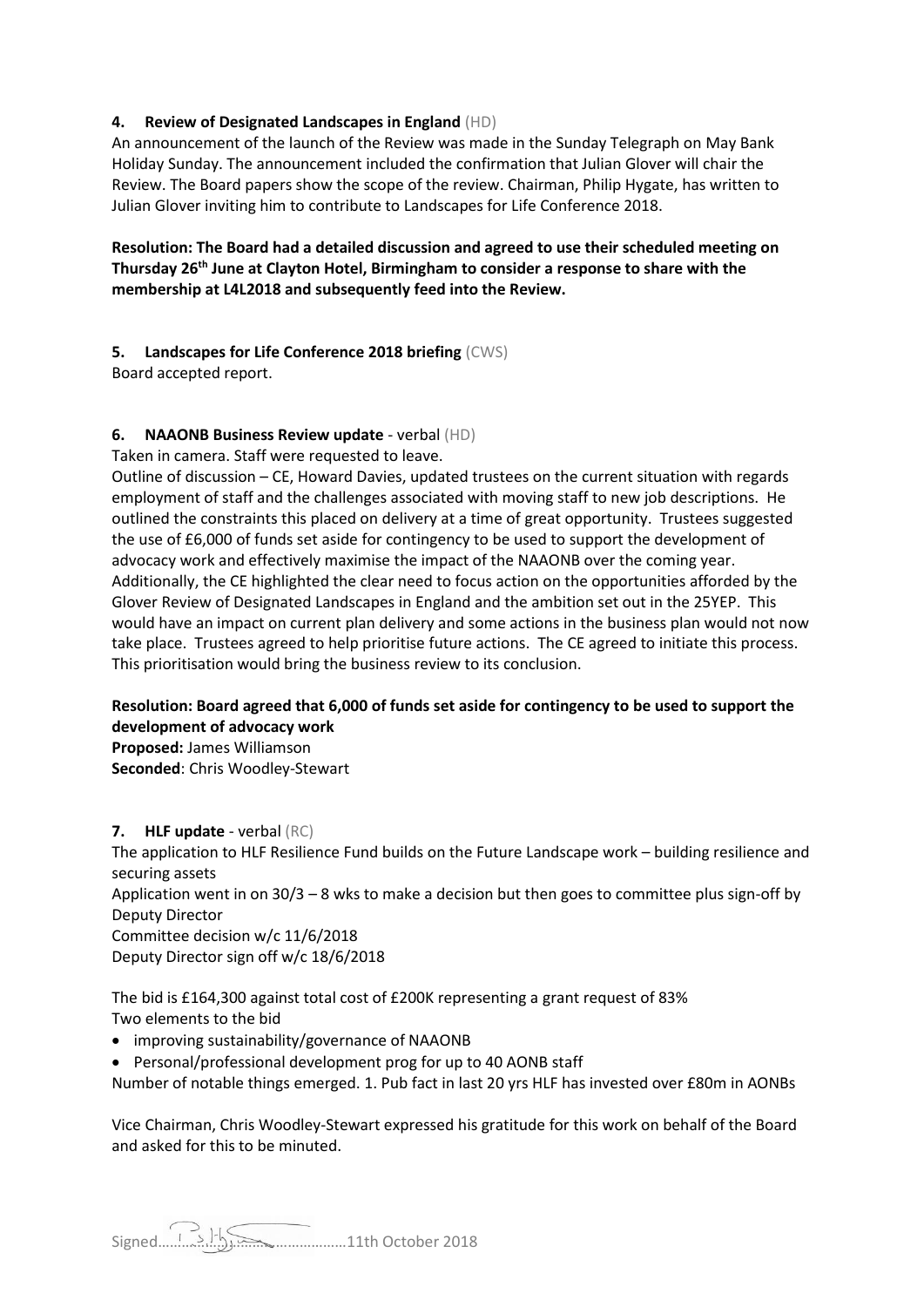# **8. GDPR update** - verbal (AC)

The NAAONB have a privacy policy written and in place o[n www.landscapesforlife.org.uk](http://www.landscapesforlife.org.uk/) Tailored privacy notices dependent on the subject matter (Basecamp, Conference, Newsletter etc) have been issued.

# **9. Strategic Risk** (HD)

The Strategic Risk document is updated before each Board meeting and placed on Basecamp for consideration and comment by the Board.

The Board currently consider the top three risks and discuss whether mitigation put in place is adequate. These are

- 1. Environmental funding declines
- 2. Major partners withdraw from use of NAAONB services (e.g. Defra)
- 3. Over reliance on one source of funding (e.g. grants) If we get the HLF bid, we will be required by law to have a risk management statement within its annual accounts.

There was a discussion about whether the Board should be considering more than the top three and whether as part of the Board meeting they should look forward more and consider mitigation.

# **Resolution: Board agreed that Honorary Treasurer, James Williamson would reflect on the risks and feed back to the Board.**

**Proposer** - Chris Woodley-Stewart **Seconded** - Nick Holliday

# **10. Management Accounts** (AC)

The accounts were accepted as accurate. **Proposed:** Rose Day **Seconded:** Nick Holliday **Agreed:** Unanimously

# 11. **NAAONB Portfolio & Staff Activity Report** (Portfolio holders & staff)

CE, Howard Davies reported that no activity is currently flagged red. Income is flagged amber because the bid to NRW was unsuccessful and reported that we are working hard to rectify that. Development Manager, Richard Clarke reported on a positive meeting with Defra which showed parallels between the metrics the NAAONB are developing and those that Defra are developing for the 25 YEP.

CE, Howard Davies reported that the NAAONB are working with Juliet Williams, a friend of the Chairman, to help develop the Charity. Her initial thoughts are

- 1. The brand is muddled unclear what is NAAONB and what is AONB Family should be clearer. She has looked at the branding guidelines. She understands why we did what we did in 2010 and sees how it has taken us forward but thinks it needs revisiting to make further progress
- 2. As an organisation we have never managed to turn the individual relationships we have developed into assets for the Charity.

She is excited to be working with us and is undertaking the work gratis.